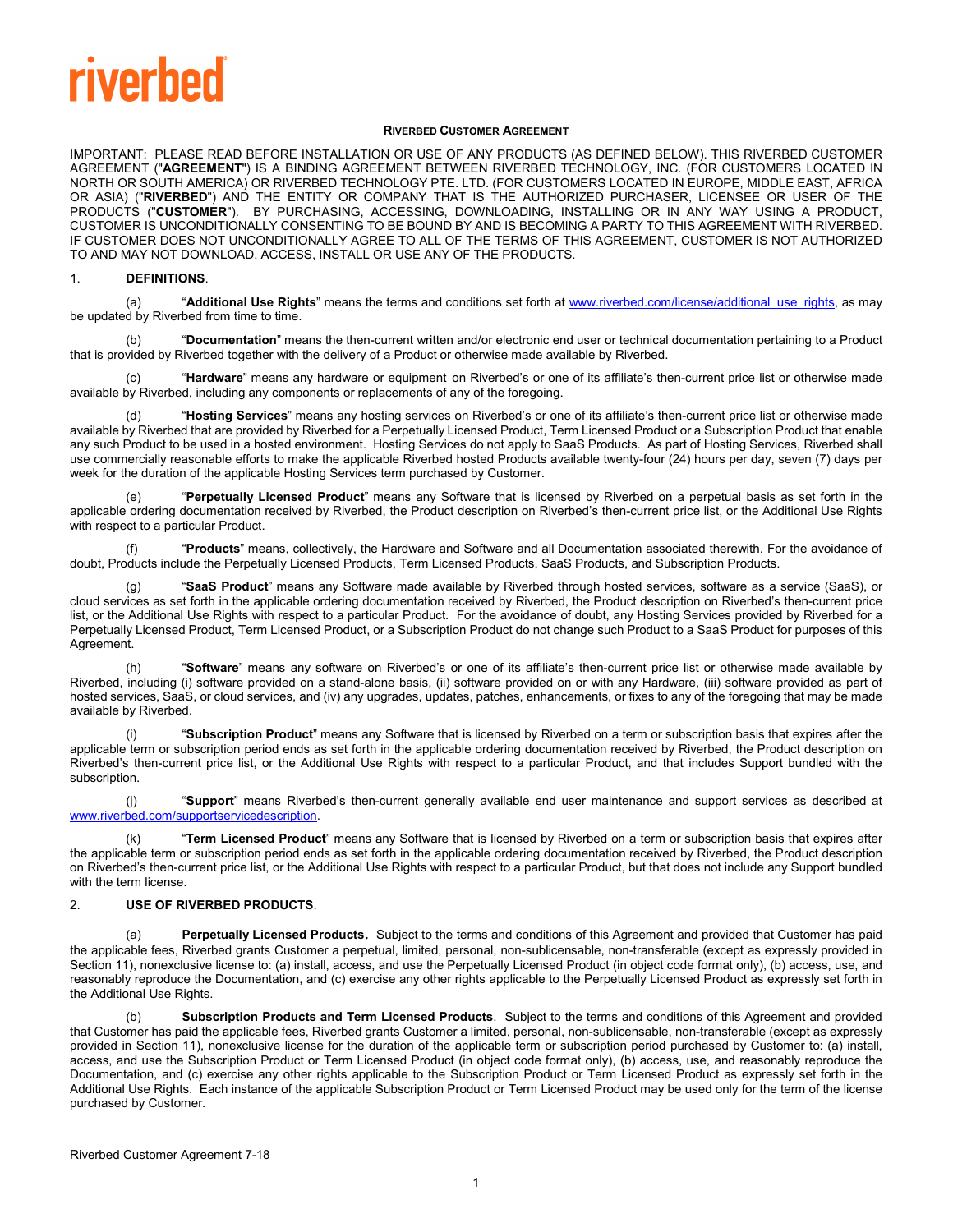# **riverbed**

SaaS Products. Subject to the terms and conditions of this Agreement and provided that Customer has paid the applicable fees, for the duration of the applicable term or subscription period purchased by Customer, Customer may (a) access and use the SaaS Product in accordance with this Agreement, (b) access, use, and reasonably reproduce the Documentation, and (c) exercise any other rights applicable to the SaaS Product as expressly set forth in the Additional Use Rights. Riverbed shall use commercially reasonable efforts to make SaaS Products available twenty-four (24) hours per day, seven (7) days per week for the duration of the applicable term or subscription period purchased by Customer for such SaaS Product. Customer acknowledges that Customer must maintain an active subscription to any SaaS Product in order to access any information or data associated with such SaaS Product; if the subscription expires or is terminated, such information and data may no longer be accessible by Customer. Riverbed is not obligated to retain any such information or data.

Additional Product Rights. Customer shall exercise the rights granted in this Agreement solely for Customer's internal business use in accordance with the Documentation and shall comply with all other restrictions and limitations applicable to each Product, including all terms and conditions set forth in the Additional Use Rights. If there is a conflict between the terms and conditions of the Additional Use Rights and the main body of this Agreement, the Additional Use Rights will control, but only with respect to the applicable Product to which such terms pertain. Subject to the foregoing, the specific Products licensed and/or made available to Customer under this Agreement, including the number of licenses issued and the term of any applicable license or subscription, as applicable, will be identified on the applicable ordering documentation received by Riverbed. Riverbed may require the purchase of a minimum subscription term and/or require payment either up front or monthly based on Riverbed's thencurrent purchase and invoice policies for any Term Licensed Product, Subscription Product and/or SaaS Product purchases. Customer may use each licensed copy of the Software that is provided on or with any Hardware only as embedded in or for execution on that specific unit of Hardware (or replacement thereof) owned or leased by Customer. Customer may also copy configurations of the Software (excluding any Software provided on or embedded in any Hardware) solely for backup, archival and/or disaster recovery purposes. Without granting any additional licenses or usage rights hereunder, Customer may authorize its contractors and outsourcers to access, use or operate the Products solely on Customer's behalf, provided that (i) Customer obtains any such third party's binding consent to abide by the terms of this Agreement, and (ii) Customer remains responsible for such third parties' use of the Products and compliance with the terms and conditions of this Agreement, and any breach of this Agreement by any such third party will be deemed a breach of this Agreement by Customer.

(e) **Hosting Services**. If Customer is purchasing any Hosting Services for a Product, Customer may access the applicable Product in the applicable hosted, SaaS or cloud environment only while such Product has an active Hosting Service and Customer has a valid license for such Product. Customer acknowledges that Customer must have a then-current paid Support plan in effect in order to purchase Hosting Services for a Perpetually Licensed Product or Term Licensed Product and must maintain an active Support plan for such Product during the term of the Hosting Services; if Customer's Support for the applicable Product expires during a Hosting Services term, Customer must renew the Support. Customer further acknowledges that Customer must continue to pay all applicable fees for any such Hosting Services in order to access and use the applicable Products and any associated data in the applicable hosted, SaaS or cloud environment. The purchase of Hosting Services does not extend the license term of any Term Licensed Product or Subscription Product or the term of any Support plan. Once Hosting Services expire or are terminated, Customer may continue to use the applicable Product in accordance with this Agreement for the remainder of the applicable license term (if any).

### <span id="page-1-0"></span>3. **RESTRICTIONS**.

(a) **Usage Restrictions**. Except as expressly permitted by this Agreement, Customer shall not, and shall not authorize or permit any other person or entity to, directly or indirectly: (a) copy, modify (except as expressly permitted under the applicable Documentation), distribute, or create derivative works of any Product, (b) disassemble, decompile or reverse engineer any of the Products, or otherwise attempt to discover any source code, structure, algorithms, sequence, organization or ideas underlying any of the Products (except where the foregoing is expressly prohibited by applicable local law, and then only to the extent so prohibited), (c) sell or resell any Products, (d) sublicense, rent, lease, use for timesharing or service bureau purposes for third parties or otherwise provide temporary access to any Product or use any Product for the benefit of any third party, (e) provide Product or Support passwords or other Product log-in information to any unauthorized third party, (f) publish or disclose any information or results relating to performance, performance comparisons or other "benchmarking" activities relating to any Product, (g) obscure, alter, remove, or destroy any proprietary markings, restrictive legends, or intellectual property notices on any Product, or (h) access or use any Product for purposes of designing or developing a competing product or service. Notwithstanding the foregoing, Customer may use the Products pursuant to a leasing arrangement whereby Customer leases the Product from a third party authorized by Riverbed. Customer acknowledges and agrees that the Software (including its design and structure) and Documentation constitute trade secrets and/or confidential information of Riverbed or its licensors. Except as expressly permitted by this Agreement, Customer shall hold in confidence and shall not disclose, provide, or permit access to any Software or Documentation in any form to any third party without Riverbed's prior written consent. Regardless of any references to any sale or purchase in this Agreement, all Software is licensed by Riverbed, and not sold. As between the parties, all ownership rights with respect to the intellectual property rights in and to the Products, and any copies or portions thereof, remain in Riverbed and its suppliers and licensors. The Products are protected by the intellectual property laws (including copyright laws) of the United States, foreign jurisdictions and all applicable international treaties. This Agreement does not grant Customer any rights not expressly set forth herein. Any action of Customer in contravention of this Sectio[n 3](#page-1-0) may result in the termination of this Agreement, including the license grant for the Software, as described in Section [8](#page-3-1) below.

Licensing and Usage Metrics. Certain Products are made available on a concurrent, Licensed Server, and/or on a per user or per seat basis, and/or are subject to other capacity metrics as set forth in the applicable ordering documentation received by Riverbed, the Product description on Riverbed's then-current price list, or the Additional Use Rights with respect to a particular Product. The following terms apply to any such Products unless otherwise specified in the Additional Use Rights for a particular Product.

**Concurrent Basis**. Software licensed on a concurrent basis may be copied onto any number of Customer's laptops, personal computers, or other compatible devices provided that the total number of concurrent users and/or executions does not exceed the number of concurrent user and/or execution licenses acquired by Customer. Each user that is using an instance of Software will be deemed a concurrent user, and each execution of Software will be deemed a concurrent execution, for purposes of calculating the total number of concurrent users and/or concurrent executions.

Licensed Server Basis. For Software licensed on a Licensed Server basis, each instance of the applicable Software licensed by Customer may be installed on a single server or cluster of servers operating as a single entity that is identified to Riverbed at the time of purchase or download and that is running a supported operating system or computing platform (each a, "**Licensed Server**"). Software licensed on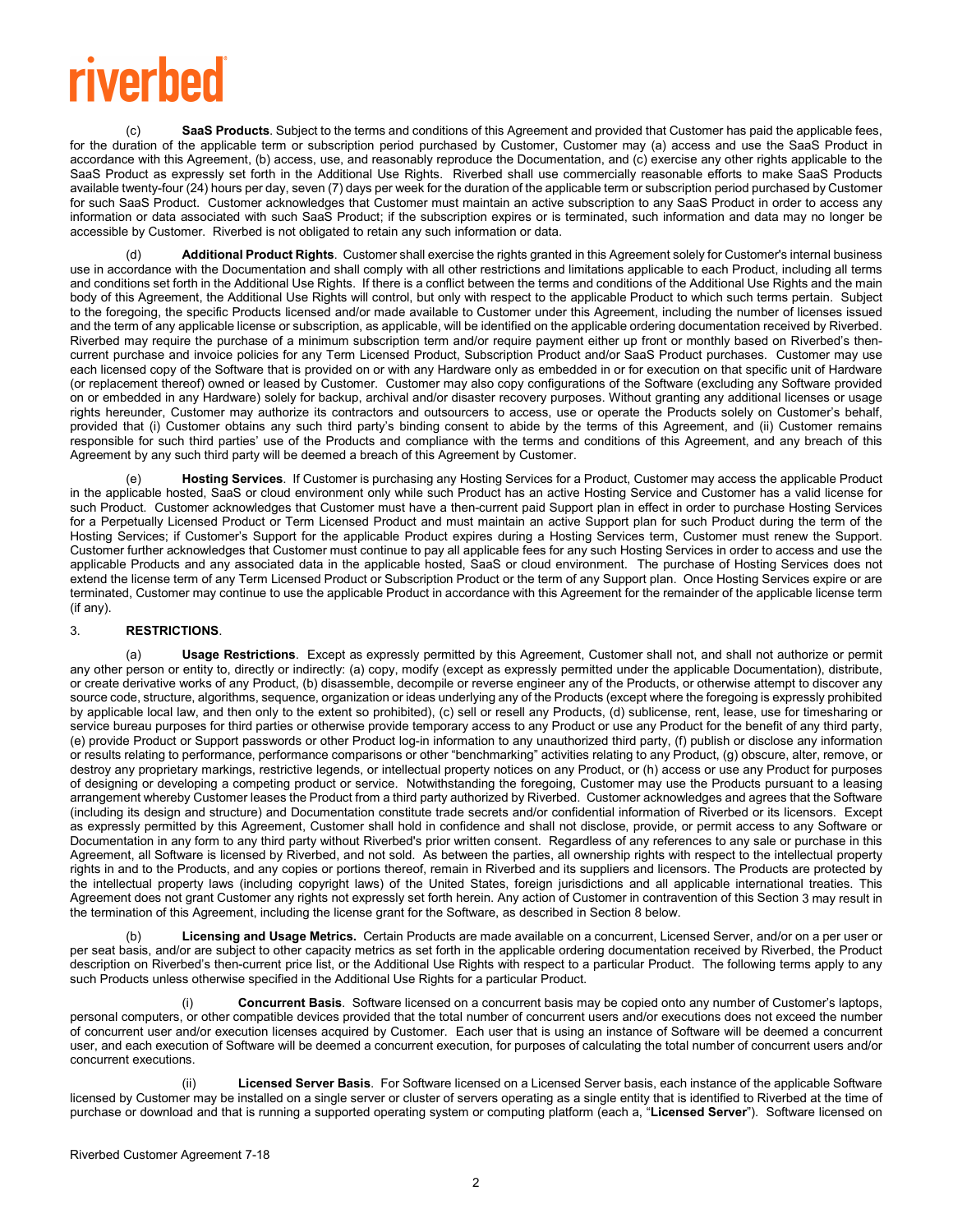# riverhed

a Licensed Server basis may also be installed on a single backup server or cluster of backup servers operating as a single entity running a supported operating system or computing platform and used only if the primary Licensed Server fails. Only one copy of a single Software instance licensed on a Licensed Server basis may be running or used at any time. Provided that the Software is covered by a then-current Support plan, Customer may transfer Software from the designated Licensed Server to another designated server that meets the requirements to be a Licensed Server, provided that the new designated server is identified to Riverbed at the time of transfer and, upon transfer, the Software on the original Licensed Server is no longer used and is de-installed using any de-installation instructions provided by Riverbed. Upon transfer of the Software to a new designated server in accordance with the foregoing requirements, the new designated server will be deemed a Licensed Server.

(iii) **Per Device / Per End Point / Per Seat / Per User / Per Unit Basis**. Software licensed on a per device, per end point, per seat, per user and/or similar per unit basis may be used only up to the number of devices, end points, seats, users and/or other applicable units purchased by Customer for that instance. If the Software is licensed on a named user basis, only the specified named users may access and the use the Software and named user accounts may not be shared between multiple users.

(iv) **Capacity**. For Software licensed on a capacity basis, each instance of Software purchased by Customer may be used only up to the capacity purchased by Customer for that instance (e.g., throughput, bandwidth, number of TCP connections, flow capacity, number of management licenses for Riverbed devices, or other specified capacity).

DATA PROTECTION AND PRIVACY. Customer acknowledges that some Products may collect certain data, metrics and/or personal information regarding Customer and/or its users, and Riverbed may also collect certain information from Customer as required to provide Customer with Products and services. With respect to any such information Riverbed and Customer shall comply with the terms and conditions of Riverbed's then-current privacy policy available at [www.riverbed.com/legal/privacy-policy/,](http://www.riverbed.com/legal/privacy-policy/) as may be updated from time to time ("**Privacy Policy**"), which is hereby incorporated into this Agreement.

#### 5. **SUPPORT AND UPGRADES**.

(a) **Perpetually Licensed Products and Term Licensed Products**. The license fees for Perpetually Licensed Products and Term Licensed Products do not include Support, and therefore Customer is not entitled to receive, any support services, upgrades, updates, patches, enhancements or fixes for any Perpetually Licensed Product or Term Licensed Product unless the Customer separately purchases Support. If Customer purchases Support for a Perpetually Licensed Product or Term Licensed Product, Riverbed shall provide such Support as described at [www.riverbed.com/supportservicedescription.](http://www.riverbed.com/supportservicedescription) Customer is not entitled to, and shall not, install or use any Software upgrades, updates, patches, enhancements or fixes made available by Riverbed, including on Riverbed's support website, except on or with Products that are covered by a thencurrent paid Support plan.

(b) **Subscription and SaaS Products**. The fees for Subscription Products and SaaS Products include Support for the duration of the applicable term or subscription period purchased by Customer.

### 6. **STANDARD WARRANTY; WARRANTY DISCLAIMER**.

(a) Riverbed warrants to Customer that the Hardware and Software, as originally shipped by Riverbed, will conform in all material respects to the applicable published specifications for such Products during the applicable Warranty Period. "**Warranty Period**" means a period commencing on the date of original shipment by Riverbed or issuance by Riverbed of a license or access key, as applicable, of the applicable Product and continuing (i) for one (1) year with respect to Hardware, (ii) for ninety (90) days with respect to Perpetually Licensed Products, and (iii) with respect to Term Licensed Products, Subscription Products, and SaaS Products, for ninety (90) days or until the expiration or termination of the applicable term or subscription period purchased by Customer, whichever occurs sooner. Riverbed warrants to Customer that any Support and Hosting Services will be provided in a professional manner using commercially reasonable efforts. Shipment of a replacement Product or provision of any updates or upgrades will not extend the Warranty Period. The foregoing warranty does not extend to any Product that (a) is modified or altered, (b) is not maintained and stored in accordance with Riverbed's maintenance recommendations and instructions, (c) has its serial number removed or altered, (d) is damaged (including by electrical power surges), mishandled, or treated with abuse, negligence or other improper treatment (including use outside the recommended environment or in violation of this Agreement), or (e) is not used in accordance with the applicable Riverbed published specifications and/or Documentation. Customer's sole and exclusive remedy, and Riverbed's sole and exclusive obligation, for any breach of the foregoing warranties will be, at Riverbed's option, (I) with respect to the Hardware and Software warranty, the repair or replacement of or (at Riverbed's option if repair or replacement is impractical) refund of the fees received by Riverbed for returned non-conforming units of Product for which full documentation and proof of non-conformity is provided to Riverbed (and for which a Riverbed RMA has been issued) within the applicable Warranty Period, and (II) with respect to Support and Hosting Services, re-performance of the applicable service. Such refund will be paid to Customer or the Riverbed channel partner making the warranty claim. Riverbed is not responsible for any difference between the amount paid to Riverbed for the returned Product and the amount paid by Customer for such returned Product.

<span id="page-2-0"></span>EXCEPT AS OTHERWISE EXPRESSLY PROVIDED IN THIS AGREEMENT, TO THE MAXIMUM EXTENT PERMITTED UNDER APPLICABLE LAW, RIVERBED PROVIDES THE PRODUCTS AND SERVICES "AS IS" AND WITHOUT WARRANTY OF ANY KIND, AND HEREBY DISCLAIMS ALL OTHER WARRANTIES AND CONDITIONS, WHETHER EXPRESS, IMPLIED, OR STATUTORY, INCLUDING WARRANTIES AND CONDITIONS OF MERCHANTABILITY, SATISFACTORY QUALITY, FITNESS FOR A PARTICULAR PURPOSE, PERFORMANCE, ACCURACY, RELIABILITY, SECURITY AND NONINFRINGEMENT. RIVERBED ALSO MAKES NO WARRANTY REGARDING (I) NONINTERRUPTION OF USE, (II) FREEDOM FROM BUGS, (III) THE AVAILABILITY AND/OR FUNCTIONALITY OF THIRD PARTY PRODUCTS, SERVICES, APIS, AND/OR INTEGRATIONS THAT ARE MADE AVAILABLE BY ANY THIRD PARTY, AND/OR (IV) THAT ANY PRODUCT OR SERVICE WILL MEET CUSTOMER'S REQUIREMENTS. THIS DISCLAIMER OF WARRANTY CONSTITUTES AN ESSENTIAL PART OF THIS AGREEMENT.

<span id="page-2-1"></span>7. **LIMITATION OF LIABILITY**. NOTWITHSTANDING ANYTHING ELSE IN THIS AGREEMENT OR OTHERWISE, BUT SUBJECT TO THE MAXIMUM EXTENT PERMITTED UNDER APPLICABLE LAW, WITH RESPECT TO ANY SUBJECT MATTER OF THIS AGREEMENT OR UNDER ANY TORT, CONTRACT, NEGLIGENCE, STRICT LIABILITY, STATUTE OR OTHER LEGAL OR EQUITABLE THEORY, (A) NEITHER RIVERBED NOR ANY OF ITS AFFILIATES OR SUPPLIERS IS LIABLE FOR (I) ANY INDIRECT, SPECIAL, EXEMPLARY, PUNITIVE, INCIDENTAL OR CONSEQUENTIAL DAMAGES, OR FOR ANY LOSS OF PROFITS, CONTRACTS, BUSINESS, REVENUES, GOODWILL OR REPUTATION, (II) COST OF COVER OR COST OF PROCUREMENT OF SUBSTITUTE GOODS, TECHNOLOGY OR SERVICES, OR (III) LOSS OR CORRUPTION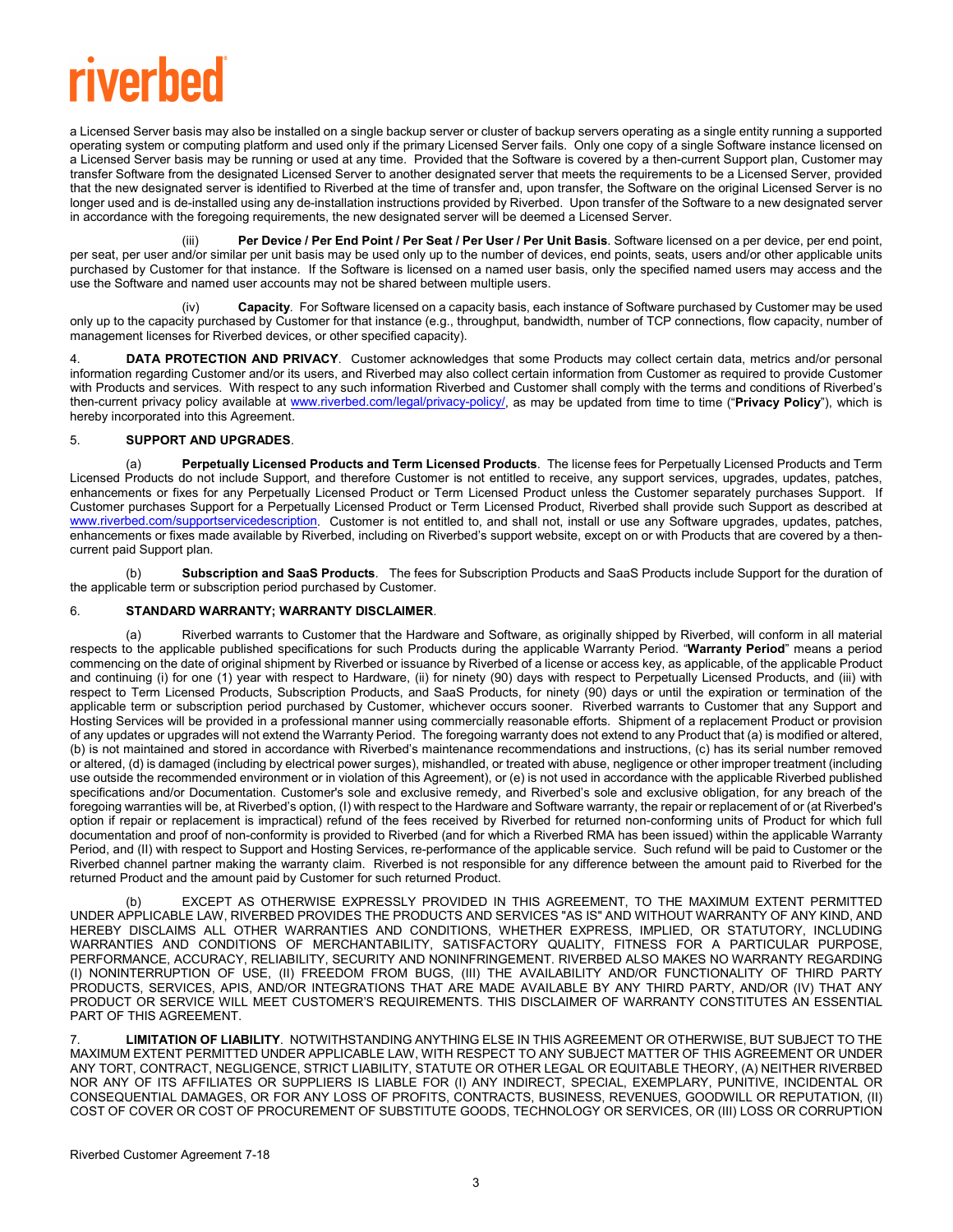# **riverbed**

OF DATA, INTERRUPTION OF USE, LOSS OF GOODWILL, WORK STOPPAGE, ACCURACY OF RESULTS, COMPUTER FAILURE OR MALFUNCTION, OR DAMAGES RESULTING FROM CUSTOMER'S USE OF (OR INABILITY TO ACCESS OR USE) ANY PRODUCT OR SERVICE, AND (B) THE AGGREGATE LIABILITY OF RIVERBED AND ITS AFFILIATES AND SUPPLIERS WILL NOT EXCEED THE AGGREGATE FEES RECEIVED BY RIVERBED FOR THE APPLICABLE PRODUCT OR SERVICE THAT GAVE RISE TO THE CLAIM. THE FOREGOING LIMITATION IS CUMULATIVE, WITH ALL CLAIMS BEING AGGREGATED TO DETERMINE SATISFACTION OF THE LIMIT. THE EXISTENCE OF ONE OR MORE CLAIMS WILL NOT ENLARGE THE LIMIT. THE FOREGOING LIMITATIONS WILL APPLY EVEN IF RIVERBED IS INFORMED OF THE POSSIBILITY OF SUCH DAMAGES. THE PRODUCTS ARE NOT DESIGNED FOR USE IN ANY DEVICE OR SYSTEM IN WHICH A MALFUNCTION OF THE PRODUCT WOULD RESULT IN FORESEEABLE RISK OF INJURY OR DEATH TO ANY PERSON. THIS INCLUDES OPERATION OF NUCLEAR FACILITIES, LIFE-SUPPORT SYSTEMS, AIRCRAFT NAVIGATION OR COMMUNICATION SYSTEMS AND AIR TRAFFIC CONTROL. NEITHER RIVERBED NOR ANY OF ITS AFFILIATES IS LIABLE FOR ANY FAILURE OR DELAY DUE TO MATTERS BEYOND ITS REASONABLE CONTROL OR FOR ANY ALLOCATION OF PRODUCTS BETWEEN ITS CUSTOMERS IN THE EVENT OF A SHORTAGE. THIS SECTION DOES NOT LIMIT LIABILITY FOR BODILY INJURY OF A PERSON.

<span id="page-3-1"></span>TERMINATION. This Agreement will continue in effect (a) indefinitely, with respect to a Perpetually Licensed Product, (b) for the duration of the applicable term or subscription period purchased by Customer with respect to a Subscription Product, Term Licensed Product or a SaaS Product, or (c) for the duration of the applicable term purchased by Customer with respect to Support or Hosting Services. This Agreement will terminate if Customer violates or fails to comply with any provision of this Agreement and fails to cure such breach within thirty (30) days after receipt of notice of such breach from Riverbed. Any termination of this Agreement will also terminate the licenses and/or other rights granted hereunder. Upon termination of this Agreement, Customer shall cease use of all Software and Documentation, shall destroy and remove from all computers, hard drives, networks and other storage media all copies of the Software (if applicable) and Documentation, and shall certify to Riverbed that such actions have occurred. Sections [1,](#page-0-0) [3,](#page-1-0) [6\(b\),](#page-2-0) an[d 7](#page-2-1) throug[h 11](#page-3-0) will survive any termination of this Agreement. Riverbed reserves the right to temporarily suspend or permanently terminate use of or access to instances of Subscription Products and SaaS Products (and Support for such instances) in the event that Customer violates any terms of this Agreement or Riverbed does not timely receive payment from the Customer, or, as applicable, the channel partner, that purchased the Subscription Products and/or SaaS Products from Riverbed. Customer is not authorized to terminate any Term Licensed Product, Subscription Product or SaaS Product licenses prior to the end of the purchased license term unless otherwise expressly provided in the Additional Use Rights or otherwise agreed in writing by Riverbed.

9. **EXPORT CONTROLS**. Customer shall comply with all applicable export laws, restrictions and regulations of the Department of Commerce, the United States Department of Treasury Office of Foreign Assets Control, and any other United States, European Union, Singapore or other foreign agency or authority and shall not import, export or re-export, or allow the import, export or re-export of, any Product, technology or information it obtains or learns pursuant to this Agreement (or any direct product thereof) in violation of any such laws, restrictions or regulations. Pursuant to these laws, restrictions, and regulations, Customer shall ensure that no Product is, in the absence of authorization by U.S. and other applicable law as required, used by or exported, sold or re-exported to (a) any U.S. sanctioned or embargoed country, or to nationals or residents of such countries, (b) any person, entity, organization or other party identified on the U.S. Department of Commerce's Denied Persons or Entity List, the U.S. Department of Treasury's Specially Designated Nationals or Blocked Persons List, or the Department of State's Debarred Parties List, as published and revised from time to time, or (c) any party who is known or suspected to be involved in relation to any nuclear, biological or chemical weapons, or proliferationrelated end-uses restricted by the U.S. Export Administration Regulations, including the design, development, or production of missiles capable of delivering these weapons. Without limiting the foregoing, Customer shall not use any Product, technology or information it obtains or learns pursuant to this Agreement in relation to any nuclear, biological or chemical weapons, or proliferation-related end-uses restricted by the U.S. Export Administration Regulations, including the design, development or production of missiles capable of delivering these weapons.

10. **GOVERNMENT USE**. If Customer is part of an agency, department, or other entity of the United States Government ("**Government**"), the use, duplication, reproduction, release, modification, disclosure and transfer of the Products is restricted in accordance with the Federal Acquisition Regulations (FAR) as applied to civilian agencies and the Defense Federal Acquisition Regulation Supplement (DFARS) as applied to military agencies. The Products qualify as "commercial items" under FAR § 2.101 and all Products are developed exclusively at private expense. The Software is (a) "commercial computer software" under FAR §12.212 and §52.227-19 and DFARS §227.7202 and §252.227-7014(a)(1), and (b) "restricted computer software" under FAR §§52.227-14(a). The Documentation is "computer software documentation" as set forth in FAR §52.227- 14(a) and DFARS §252.227-7013(a). For purposes of this Agreement, references in this Agreement (including in the Additional Use Rights) to "business" use will be deemed references to Government use if Customer is part of the Government. In accordance with such provisions, any use of any Product by the Government will be governed solely by the terms of this Agreement. All other use by or on behalf of the Government is prohibited.

<span id="page-3-0"></span>11. **MISCELLANEOUS**. If any provision of this Agreement is found invalid or unenforceable, that provision will be enforced to the maximum extent permissible consistent with the original intent of the parties, and the other provisions of this Agreement will remain in force. The failure of Riverbed to enforce its rights under this Agreement or to act with respect to a breach of this Agreement by Customer or others will not be construed as a waiver of such rights and will not limit Riverbed's rights with respect to any such breach or any subsequent breaches. This Agreement is personal to Customer and Customer shall not assign (by operation of law or otherwise), transfer or sublicense any obligation or benefit under this Agreement, in whole or in part, for any reason whatsoever without Riverbed's prior written consent, and any action or conduct in violation of the foregoing will be void and without effect. Riverbed may assign this Agreement, or delegate any of its obligations hereunder, in whole or in part (except that Riverbed shall obtain the consent of the Government where the Government is the Customer hereunder and such consent is required). For all purposes under this Agreement, each party shall be and act as an independent contractor of the other and shall not bind nor attempt to bind the other to any contract. This Agreement is governed by and construed in accordance with the laws of the State of California (without regard to the conflicts of laws provisions thereof or the UN Convention on the International Sale of Goods). Unless otherwise elected by Riverbed in writing for a particular instance or prohibited by applicable law, the sole jurisdiction and venue for any court claims will be the state and U.S. federal courts located in San Francisco, California, USA, and both parties consent to the jurisdiction of such courts. In any action or proceeding to enforce rights under this Agreement, the prevailing party will be entitled to recover costs and attorneys' fees. There are no third party beneficiaries of this Agreement. Unless otherwise expressly provided, all remedies under this Agreement are cumulative and not exclusive. Unless otherwise expressly indicated, "including" (and other variations thereof) means, as applicable, "including but not limited to" and "herein" and "hereunder" are references to this Agreement. This Agreement, including all online terms referenced herein, constitutes the entire agreement between the parties with respect to the subject matter hereof, to the exclusion of any pre-printed or contrary terms of any purchase order (or similar document) and supersedes and cancels any prior agreements, proposals, discussions, understandings, negotiations or representations between the parties relating to the subject matter of this Agreement, and all